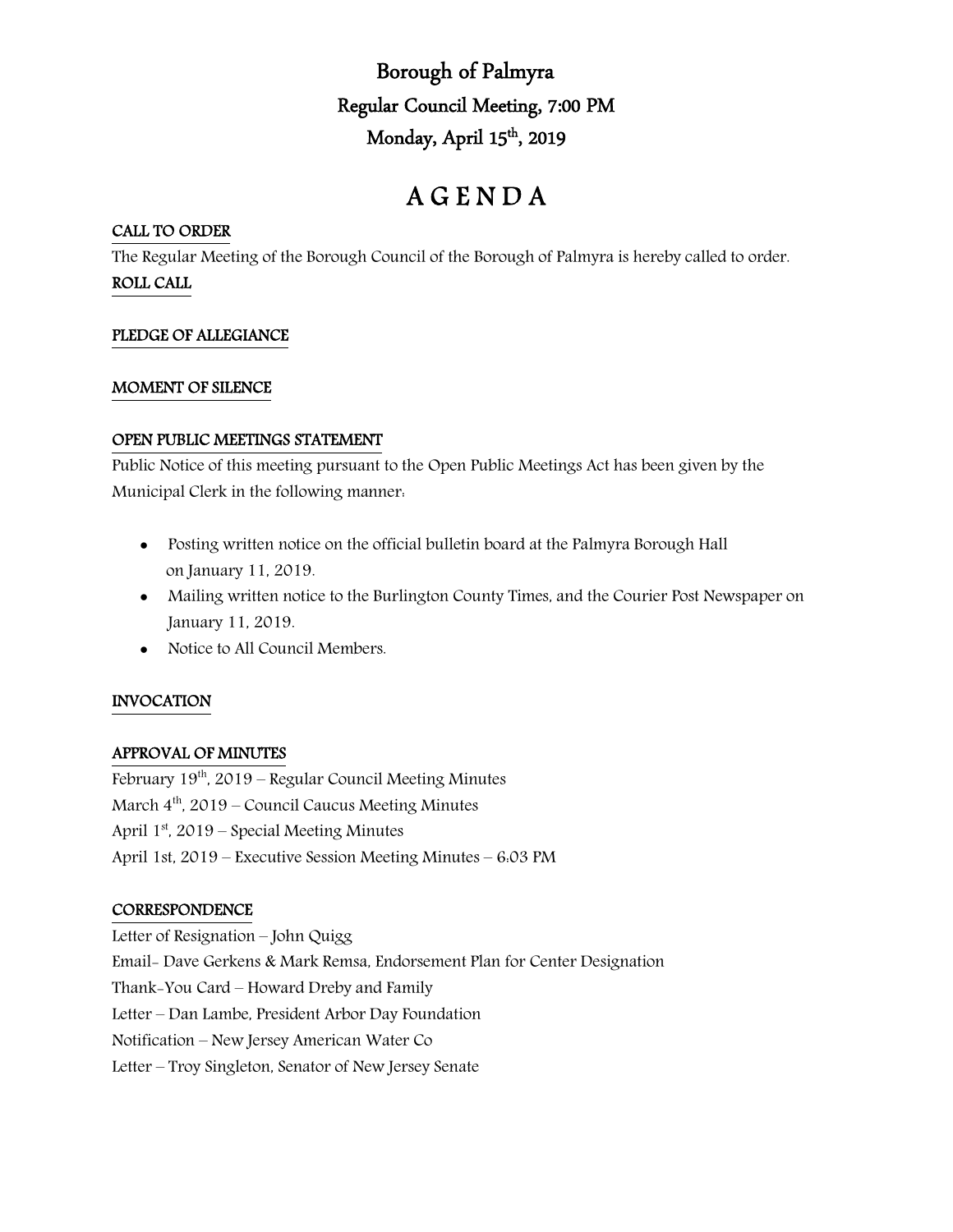## PRESENTATION

Jennifer Jones Hamilton, U.S. Census Bureau

## PUBLIC PORTION

This public portion is for discussion on professional updates, resolutions and ordinances listed on the agenda. Please sign in at the podium, state your name and address for the record. Council will give all comments appropriate consideration. Each citizen will be allotted up to five (5) minutes to speak, in order to allow everyone an opportunity to ask questions and express their opinions or concerns. Please direct all comments to the Mayor. Each citizen may only speak once during each public portion

## ORDINANCE ON SECOND READING (Public Hearing).

Ordinance 2019-02, An Ordinance To Exceed Municipal Budget Appropriation Limits And To Establish A CAP Bank (N.J.S.A. 40A:4-45.14).

## 2019 MUNICIPAL BUDGET

Resolution 2019-115, Resolution to Read the 2019 Budget by Title Only Resolution 2019-116, Resolution Authorizing the self-examination of the 2019 Budget

## Public Hearing 2019 Municipal Budget

Resolution 2019-117, Resolution to Amend the 2019 Municipal Budget Resolution 2019-118, Resolution Authorizing the Adoption of the 2019 Municipal Budget

# ORDINANCE ON FIRST READING (Public Hearing to be held May  $6<sup>th</sup>$ , 2019).

Ordinance 2019-03, An Ordinance Of The Borough of Palmyra Authorizing the Acquisition by Purchase or Condemnation of the Real Property Located at 620-622 Highland Avenue, Block 24, Lots 1 & 2 Palmyra, New Jersey now Owned by Active Realty Company Profit Sharing Plan

Ordinance 2019-04, An Ordinance Establishing as an Advisory Committee to the Governing Body, The Sustainable Palmyra Green Team

# RESOLUTIONS – Consent Agenda

Resolution 2019-119 to Resolution 2019-132 will be enacted as a single motion, if any resolution needs additional discussion it will be removed from the consent agenda and voted on separately.

Resolution 2019-119, Resolution Requesting Approval of item of Revenue and Appropriation N.J.S.A. 40A:4-87 (Chapter 159) 2019 Summer Expansion Program for \$10,500.00

Resolution 2019-120, Resolution Requesting Approval of item of Revenue and Appropriation N.J.S.A. 40A:4-87 (Chapter 159) 2016 Recycling Tonnage Grant for \$10,998.94

Resolution 2019-121, Resolution Requesting Approval of item of Revenue and Appropriation N.J.S.A. 40A:4-87 (Chapter 159) Small Cities CDBG 2019 for \$100,000.00

Resolution 2019-122, Resolution Requesting Approval of item of Revenue and Appropriation N.J.S.A 40A:4-87 (Chapter 159) 2018 Body Armor 20740 for \$2,137.98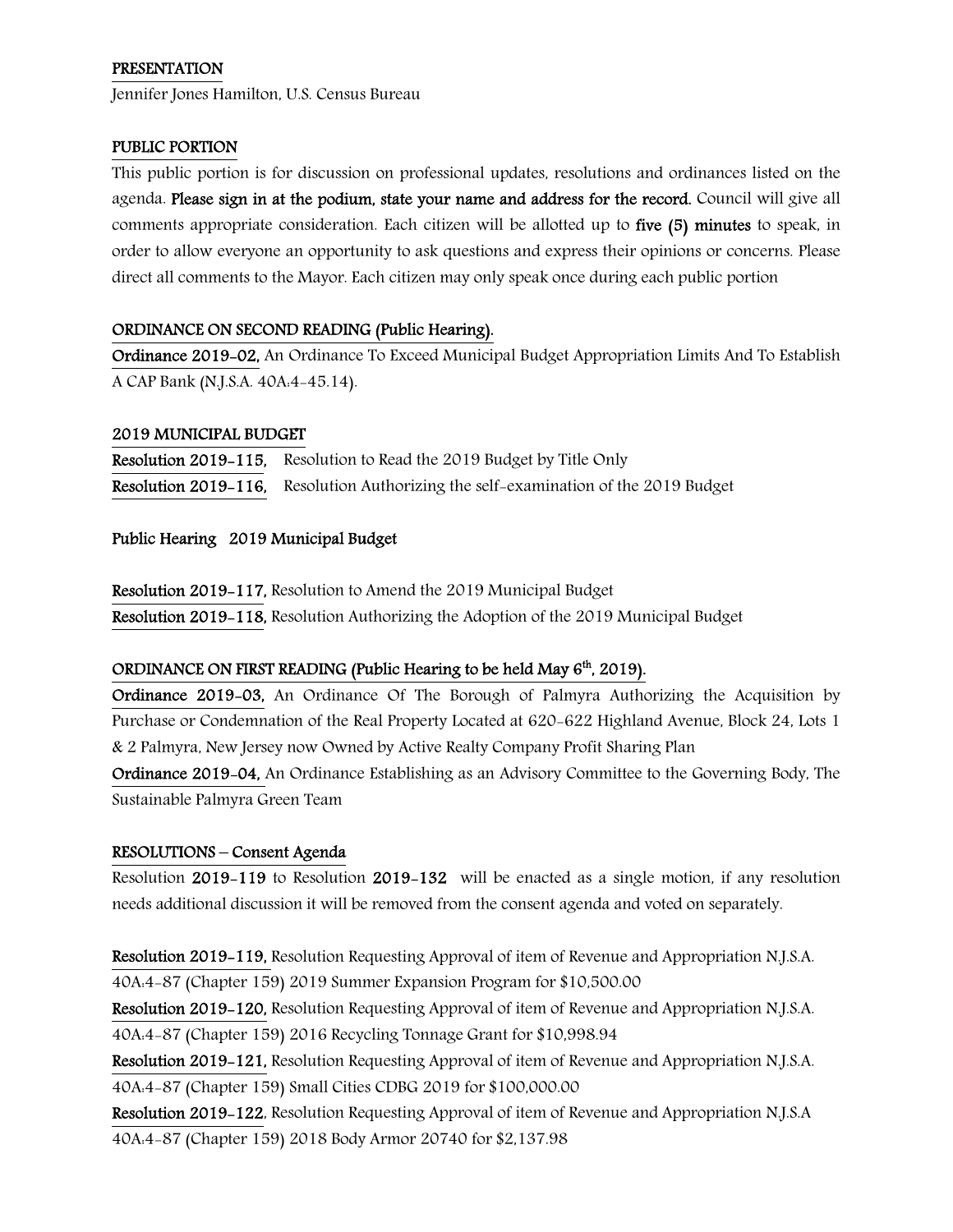Resolution 2019-123, Resolution Awarding Change Order #3 to Charles Marandino LLC for the 2018 Road Improvement Program Project in the Amount of \$39,994.80 for a New Adjusted Contract Price of \$841,772.80 per ERI"S Letter Dated March 28<sup>th</sup>, 2019

Resolution 2019-124, Resolution Awarding a Contract to Eastern Environmental for the 2019 and 2020 Tree Maintenance Contract Effective April 15<sup>th</sup>, 2019 to December 31<sup>st</sup>, 2020

Resolution 2019-125, Resolution Authorizing the Appointment of Special Counsel/Bond Counsel

Resolution 2019-126, Resolution Authorizing the Appointment of Special Counsel/Conflicts Attorney

Resolution 2019-127, Resolution Approving a Lease Agreement with Independence Fire Co. No. 1 for

the Borough's Use and Storage of Equipment in the Firehouse and Authorizing the Mayor to execute said Lease Agreement

Resolution 2019-128, Resolution approving amendments to the Personnel Policies and Procedures Manual dated October 19, 2018 with a new effective date of January 1, 2019.

Resolution 2019-129, Resolution Requesting Approval of item of Revenue and Appropriation N.J.S.A. 40A:4-87 (Chapter 159) 2019 Municipal Aid–Temple Boulevard Reconstruction-Phase II for \$260,000.00.

Resolution 2019-130, Resolution Accepting the State of New Jersey Department of Law and Public Safety-OJJDP Award for the 2019 Summer Expansion Program in the amount of \$10,500.00 and Authorizing the Mayor to Execute all Necessary Documents.

Resolution 2019-131, Resolution Authorizing the Award of a Contract to South Jersey Turf Consultants, LLC per the attached proposals for Maintenance, Cleaning and Repair of Artificial Turf Field in the amount of 10,039.90 and for Natural Turf Fields in the amount of \$17,989.26 for a Total Contract of \$28,029.16.

Resolution 2019-132, Resolution Authorizing the Payment of Bills for the Month of April 2019 In the Amount of \$1,777,961.00

# MOTION TO APPROVE TREASURERS REPORTS

• March 2019

# COMMUNITY SPOTLIGHT

Free Mammograms – April  $18^{th}$ , 2019 Virtua for Life, Burlington. NJ Firehouse Pancake Breakfast, Sunday, April 14<sup>th</sup> 8:00 AM to 1:00 PM April – Town wide Spring Cleaning

## PUBLIC REMINDERS

## DISCUSSION ITEMS

## NEW Business

Public Events

- Community Cleanup Day, April  $27^{th}$  2019
- Arbor Day, Charles Street School, May  $3<sup>rd</sup>$ , 2019
- Public Events Schedule of Events
- Farmers Market guidelines